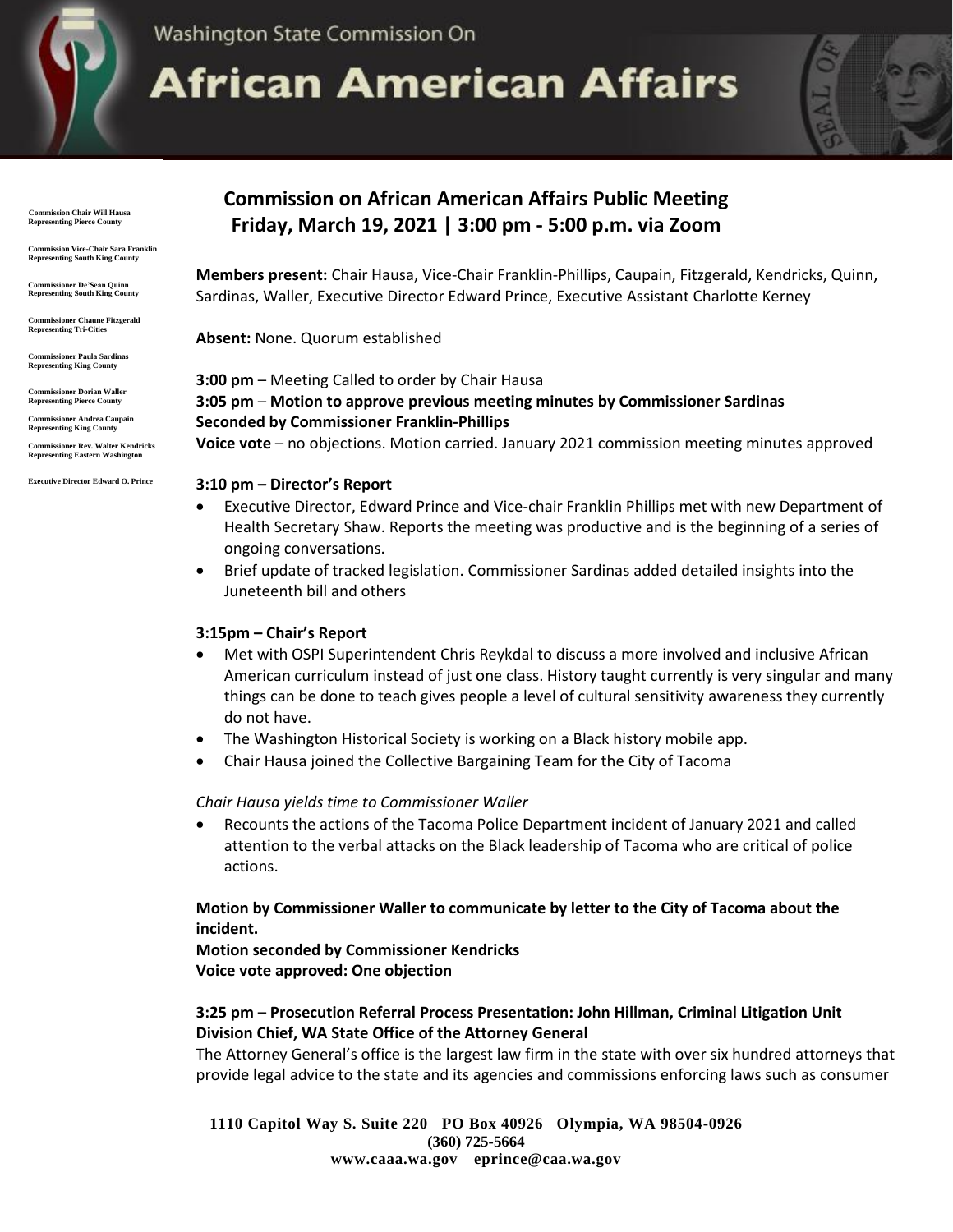protection act. The AG's authority to prosecute criminal cases and how they come to the auspice of their office. The Criminal Justice division most of which are for sex offenses, civil commitments, legal advice to the Washington State Patrol, the Criminal Justice Commission, claims for wrongful conviction. Two client agencies are State patrol wrongful conviction small group of eight prosecutors that prosecute claims for wrongful conviction, sex trafficking, financial fraud and a few that manages a few felony crimes. The state constitution establishes criminal jurisdiction - creating the office of the county prosecutor and gives the counties the power to bring criminal charges. Counties handle 99% of all felonies in the state but when a lack resources or a conflict of interest occurs, the AG's office can receive the case. Statute 43.10. 232 allows the county prosecutor or the governor ask in writing the AG to manage a case.

**Commissioner Kendricks**: Perceived over prosecution – how is that handled? How can a county prosecutor be curtailed?

**Mr. Hillman** - The prosecutor is subject to recall by the voters – the AGs office does not have a legal mechanism within its reach.

**Commissioner Quinn**: Concerning a state-wide review of disparities; is there a potential broad commitment around addressing disparities within the system?

**Mr. Hillman**. It is something that could be discussed with the county prosecutors – it is a topic important to the AG's office. Uniformity in data collection can be addressed by the legislature: We just supported a bill that required the collection of data when lethal force is used. Data collection is poor. Jurisdictions may not currently collect data because they don't have the resources or other reason.

**Chair Hausa;** are we talking about arrest records, or equitable enforcement of the law? My concern is about the data that can be collected and can support equitable enforcement of the law.

**Commissioner Quinn**: There isn't really a definition of equitable data; it's the outcome and that data can surface. A full body of data is needed in order to assess. It comes down to the demographics and who is being arrested. It can be surfaced by It's important when you have data, related to arrests and demographics will surface, when you have data related to arrests and prosecution – those things will surface but another part is but who is looking at the data? When a state-wide process of agreed upon criteria. If there's documentation, its hard to corrupt.

**Mr. Hillman:** Data helps describe the severity of the problem. There is some available, but are those arrested or prosecuted being treated the same.

**Commissioner Franklin:** How do you make in-roads into communities of color for recruitment?

**Mr. Hillman**: Bar associations and other orgs, but im embarrassed to say I don't know where they go outside of that. Now I need to find out.

**Dr. Smith:** The dean of UW Law is African American. Your organization can make contacts there. Nationally, regarding disparities is attention to disaggregation of data and that should follow suit here in the state of Washington.

#### **3:50 pm** – **Washington State Equity Office Presentation: Dr. Karen Johnson, Director, WA State Office of Equity**

Currently setting up the new office and work plan. April's virtual Meet & Greet is scheduled. Looks to assess all state agencies, listen to Black and Indigenous cultures across the state to accurately determine what the disparities are, and what increasing opportunities means for the communities directly. Aims to be intentional, strategic and not get caught up in fluff stuff or minutia and make sure laws, rules, policies, and practices that build and infrastructure leading to outcomes towards equity. Not interested in a mess of dashboards as there should be one that is accessible to everyone. Its good to be here and thank you for giving me the opportunity.

**Commissioner Caupain**: Is the office fully funded for you to be able to carry out the work and if not, what can CAAA do to help you?

**Commissioner Quinn:** What kind of authority do you have to reach into some of the departments? With the change in the federal government, there will be grants and will the state be set up to address disparities. It is an atrocity there isn't uniform data and a state-wide approach is the way to do it uniformly. CAA has been able to talk to agencies to address the issues but not hold them accountable.